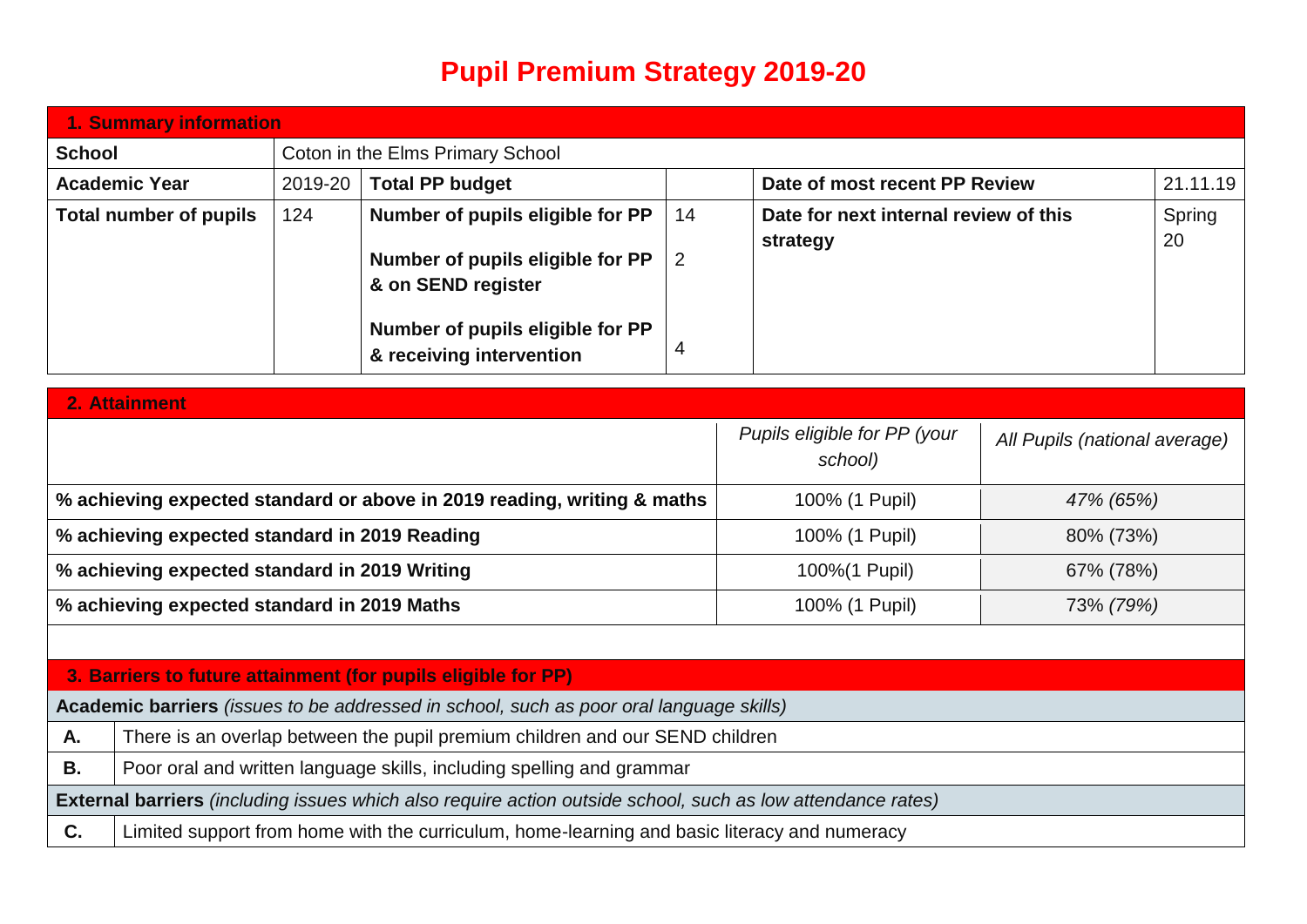| D         | Low aspirations in the home environment with a lack of positive role models                                                                                                                                                                                                                                                                                                                                                                                                                                                                                                                                                                 |                                                                                                                                                                                                                                                                                                                                                                                                                                                                                              |  |  |  |  |  |
|-----------|---------------------------------------------------------------------------------------------------------------------------------------------------------------------------------------------------------------------------------------------------------------------------------------------------------------------------------------------------------------------------------------------------------------------------------------------------------------------------------------------------------------------------------------------------------------------------------------------------------------------------------------------|----------------------------------------------------------------------------------------------------------------------------------------------------------------------------------------------------------------------------------------------------------------------------------------------------------------------------------------------------------------------------------------------------------------------------------------------------------------------------------------------|--|--|--|--|--|
| Ε.        | <b>Adult Literacy Skills</b>                                                                                                                                                                                                                                                                                                                                                                                                                                                                                                                                                                                                                |                                                                                                                                                                                                                                                                                                                                                                                                                                                                                              |  |  |  |  |  |
| F.        | There is an overlap between the pupil premium and our families from the traveller community.                                                                                                                                                                                                                                                                                                                                                                                                                                                                                                                                                |                                                                                                                                                                                                                                                                                                                                                                                                                                                                                              |  |  |  |  |  |
|           | 4. Intended outcomes (specific outcomes and how they will be measured)                                                                                                                                                                                                                                                                                                                                                                                                                                                                                                                                                                      | <b>Success criteria</b>                                                                                                                                                                                                                                                                                                                                                                                                                                                                      |  |  |  |  |  |
| A.        | Of the 14 pupils who qualify for Pupil Premium, 6 pupils are on our Provision Map (8 if you<br>count previous provision in another academic year) as receiving additional support and<br>intervention. Of the 14 Pupil Premium pupils, 2 children are on the SEND register at<br>present. A co-ordinated programme of interventions need to be carried out as a way of<br>collecting data which clearly shows progress for PP/SEND children, even if these pupils<br>don't reach ARE for their year group. Measured by: Standardised Pira & Puma scores in<br>R, M and Spelling, reading and Maths Age, outcome scores on the provision map | Over 80% of Pupil Premium children<br>improve on their Pira and Puma age<br>standardised score each term<br>Over 80% of pupils improve on their<br>reading and Maths age from Autumn to the<br>Summer. Over 60% are either achieving or<br>narrowing the gap between their score and<br>the expected standardised score of 100<br>Provision map shows that interventions<br>are successful - the outcome score is<br>above 'c' for 100% of interventions<br>involving Pupil Premium children |  |  |  |  |  |
| <b>B.</b> | Of the 14 pupils who qualify for Pupil Premium, 8 children had a standardised score below<br>100 for spelling at the start of the Autumn term. 9 children struggled with writing and orally<br>expressing their ideas and are not on track to achieve the end of key stage standard in<br>writing. Quantity of written work is sparse for most children and much support is needed<br>to scaffold the writing process.                                                                                                                                                                                                                      | Spelling/phonic based interventions for PP<br>children show impact on the provision map<br>- the outcome score is above 'c' for 100%<br>of interventions involving pp children<br>10/14 PP children achieve the expected<br>standard for their age in writing<br>Spelling age standardised scores show<br>improvement for 80% of PP children                                                                                                                                                 |  |  |  |  |  |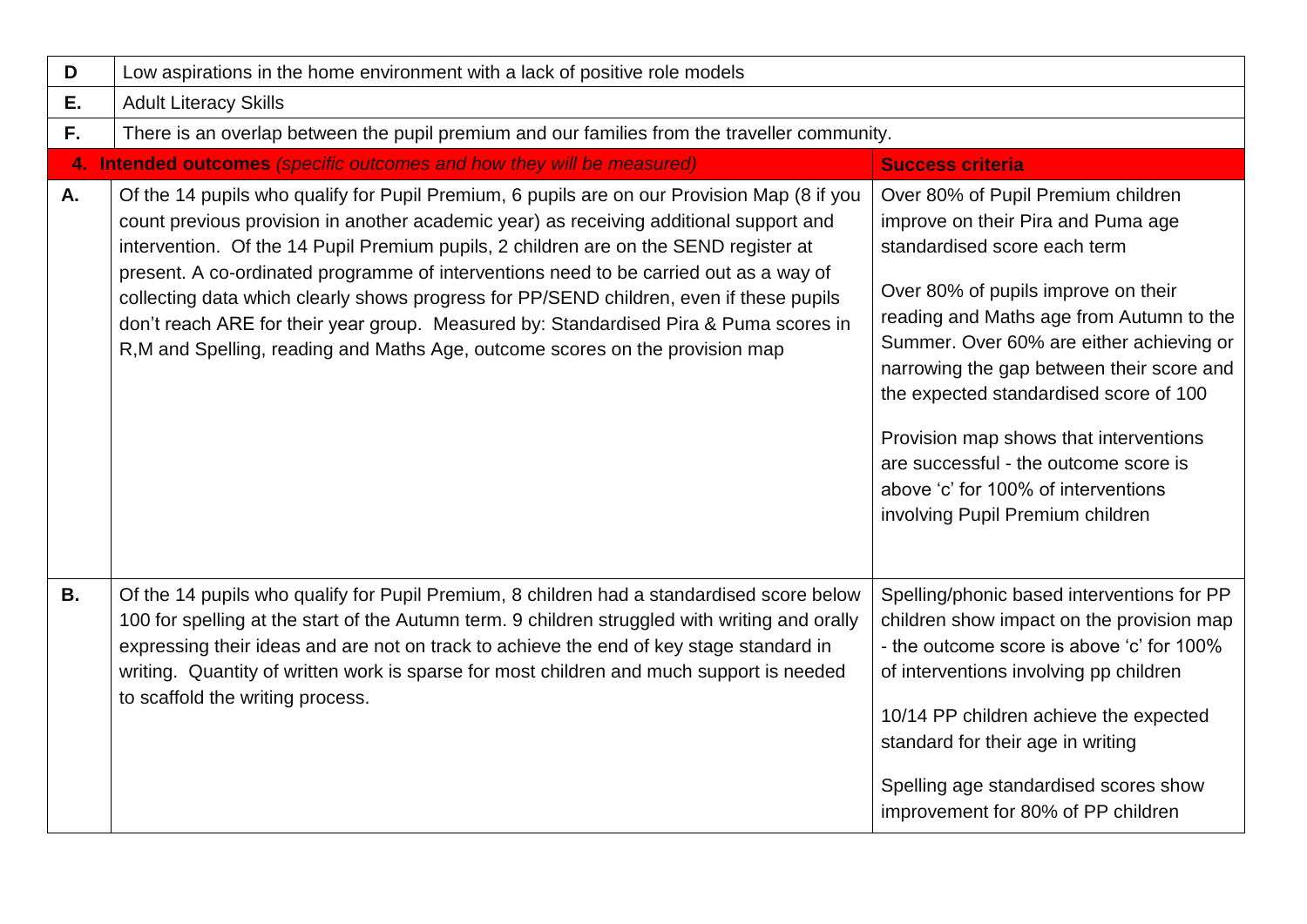| C. | Professional observations, knowledge and discussions show that most Pupil Premium<br>children very rarely have a representative at school parent workshops and their home-<br>learning is rarely completed each week. Some failed to attend parents evening. More<br>opportunities for parents to learn alongside their child at school need to be provided in and<br>out of school time, increasing their confidence in working alongside. | Homework logs show that the number of<br>PP children doing their homework at home<br>for a consistent period, of at least 6 weeks<br>in a row, is at 80% by the end of the year<br>75% of PP child has had a home<br>representative attend at least three parent<br>sessions pertaining to their child and the<br>curriculum (Learning Lens, Prepare Aware<br>sessions, Welcome to meeting, Fly on the<br>Wall) in addition to parents' evening |
|----|---------------------------------------------------------------------------------------------------------------------------------------------------------------------------------------------------------------------------------------------------------------------------------------------------------------------------------------------------------------------------------------------------------------------------------------------|-------------------------------------------------------------------------------------------------------------------------------------------------------------------------------------------------------------------------------------------------------------------------------------------------------------------------------------------------------------------------------------------------------------------------------------------------|
| D. | Pupil Premium children require support to ascertain what they wish to achieve in the future<br>and what they might do as a profession. Some lack knowledge of different<br>careers/academic opportunities which they could aspire to. A strategy for developing<br>pupils' understanding and exposure of this needs to be co-ordinated across the school<br>and be integral in the school calendar                                          | Pupil questionnaires from a planned World<br>of Work Week and Pupil Premium Link<br>Governor discussions with children show<br>that over 70% of PP children know what<br>job they'd like to do in the future, they can<br>articulate why and they know what skills<br>are needed<br>Parent questionnaires and the Signing In<br>book shows that PP families are engaged<br>as part of this week                                                 |
| E. | A number of PP families find supporting their child with basic literacy skills a challenge.<br>Few hold a secure knowledge of written and spoken grammar conventions taught in the<br>curriculum and they hold a limited vocabulary to support their child's journey in writing at<br>school. Most PP children achieve poorly in grammar and find using standard verbal<br>English a challenge.                                             | Everybody Writes Day is attended by at<br>least 90% of PP families<br>Speech and Language related<br>interventions for PP children show<br>improvement each term                                                                                                                                                                                                                                                                                |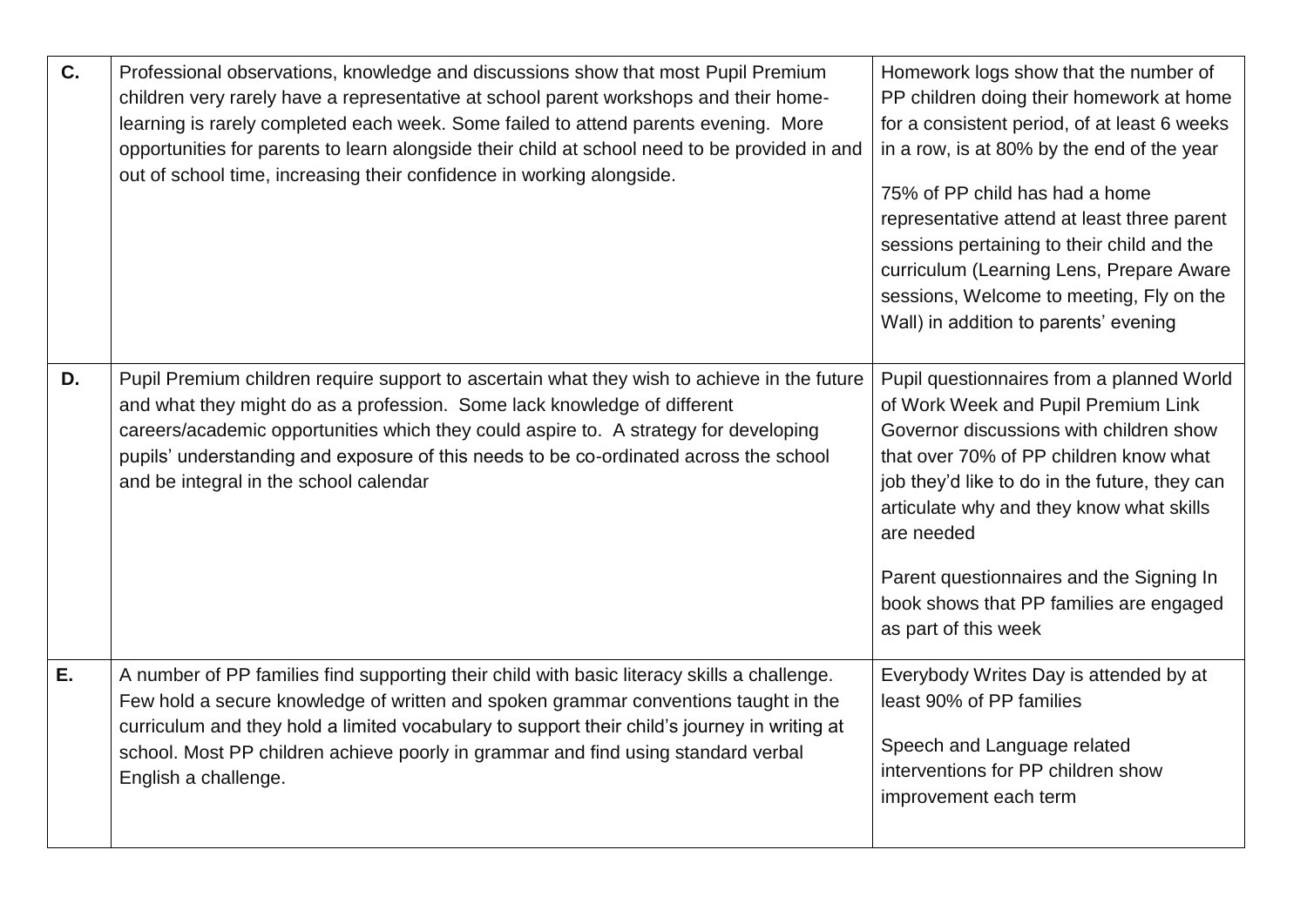| <b>5. Review of expenditure</b>                                                                                                                 |                                                                                                                                               |                                                                                                                                                                                                                                                                                                                                                                                                                                                                                                                                                                                                                                                                                                                                                                                                                                                                                        |                                                                                                                                                                                                                                                                                                                                                                                                                                                                                                                                                                                                                                                                                                                                                                                                                   |                     |  |  |  |
|-------------------------------------------------------------------------------------------------------------------------------------------------|-----------------------------------------------------------------------------------------------------------------------------------------------|----------------------------------------------------------------------------------------------------------------------------------------------------------------------------------------------------------------------------------------------------------------------------------------------------------------------------------------------------------------------------------------------------------------------------------------------------------------------------------------------------------------------------------------------------------------------------------------------------------------------------------------------------------------------------------------------------------------------------------------------------------------------------------------------------------------------------------------------------------------------------------------|-------------------------------------------------------------------------------------------------------------------------------------------------------------------------------------------------------------------------------------------------------------------------------------------------------------------------------------------------------------------------------------------------------------------------------------------------------------------------------------------------------------------------------------------------------------------------------------------------------------------------------------------------------------------------------------------------------------------------------------------------------------------------------------------------------------------|---------------------|--|--|--|
| <b>Previous Academic Year</b>                                                                                                                   |                                                                                                                                               | 2018-19                                                                                                                                                                                                                                                                                                                                                                                                                                                                                                                                                                                                                                                                                                                                                                                                                                                                                |                                                                                                                                                                                                                                                                                                                                                                                                                                                                                                                                                                                                                                                                                                                                                                                                                   |                     |  |  |  |
| i. Quality of teaching for all                                                                                                                  |                                                                                                                                               |                                                                                                                                                                                                                                                                                                                                                                                                                                                                                                                                                                                                                                                                                                                                                                                                                                                                                        |                                                                                                                                                                                                                                                                                                                                                                                                                                                                                                                                                                                                                                                                                                                                                                                                                   |                     |  |  |  |
| <b>Action</b>                                                                                                                                   | <b>Intended</b><br>outcome                                                                                                                    | <b>Estimated impact:</b> Did you meet the<br>success criteria? (Include impact on<br>pupils not eligible for PP, if appropriate).                                                                                                                                                                                                                                                                                                                                                                                                                                                                                                                                                                                                                                                                                                                                                      | <b>Lessons learned</b><br>(and whether you will continue with this approach)                                                                                                                                                                                                                                                                                                                                                                                                                                                                                                                                                                                                                                                                                                                                      | <b>Cost</b>         |  |  |  |
| Provide regular<br>opportunities for<br>parents and<br>children to work<br>together in school,<br>under the<br>guidance of the<br>class teacher | More<br>opportunities for<br>parents to learn<br>alongside their<br>child at school<br>need to be<br>provided in and<br>out of school<br>time | 1 Pupil Premium child in last year's Y6<br>went on to achieve the expected standard<br>in R, W, and M. Previously, this child was<br>not on track to do this at the end of Y5. A<br>parent representative attended the<br>Prepare Aware Sessions for KS2 SATS<br>and also the Learning Lens sessions on<br>the curriculum<br>All PP children (except the 4 pertaining to<br>one specific family) had a representative<br>at least one parent-pupil session<br>All children: Attendance at last year's<br>parent workshops was as follows: Online<br>Safety (25.3.19) - 27 parents (2 PP), Learning Lens<br>Reading (w/c 6.3.19) - 46 parents (3 PP), Y6 SATS<br>Prepare Aware Workshop (28.1.19) - 8 parents (2PP),<br>Learning Lens Maths (w/c 20.11.19) - 57 parents (2<br>PP), Back to School Parent Phonics (14 parents),<br>SEND Update for parents (15.10.19) - 4 parents (2 PP) | PP children from one family, pertaining to one<br>specific 'vulnerable' group didn't have any<br>representative at any of the sessions - do we<br>need to amend the time of the sessions so they<br>are not first thing in a morning? Do we need to<br>involve the children in the sessions more?<br>External support for school regarding how best to<br>engage them as there are this year 5 children<br>from this family!<br>3 x Learning Lens, 1 KS1 Prepare Aware & 1<br>KS2 Prepare Aware throughout year -<br>Overwhelmingly positive feedback and an<br>increase in support pupils are receiving from<br>home<br>Last year's external data shows that standards<br>are rising and the expectations on parents,<br>communicated by the school, to support their<br>child and have oversight, is increasing | £200 for<br>resourc |  |  |  |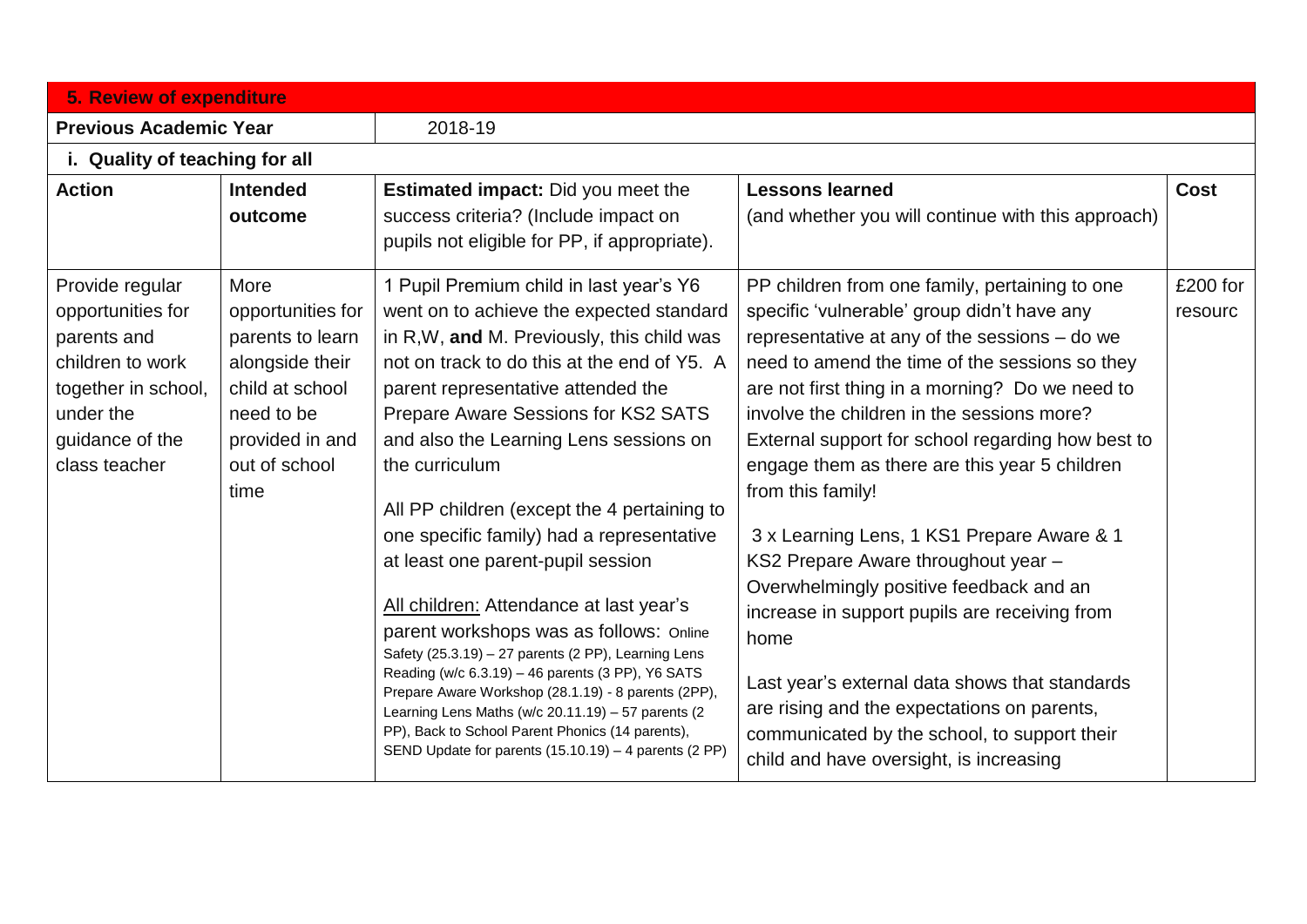| <b>Action</b>                                           | <b>Intended</b><br>outcome                                                                         | Estimated impact: Did you meet the<br>success criteria? (Include impact on<br>pupils not eligible for PP, if appropriate).                                                                                                                                                     | <b>Lessons learned</b><br>(and whether you will continue with this approach)                                                                                                                                                                                                                                                                                                                                                                   | Cost                                  |
|---------------------------------------------------------|----------------------------------------------------------------------------------------------------|--------------------------------------------------------------------------------------------------------------------------------------------------------------------------------------------------------------------------------------------------------------------------------|------------------------------------------------------------------------------------------------------------------------------------------------------------------------------------------------------------------------------------------------------------------------------------------------------------------------------------------------------------------------------------------------------------------------------------------------|---------------------------------------|
| Hold a World of<br>Work Week for<br>children & families | Develop<br>aspirations for<br>children and<br>signpost<br>towards other<br>agencies                | All children: Pupil Voice collected on their<br>event was overwhelmingly positive<br>Governor Link Visit review from 21/11/19<br>shows that 75% of PP children can name<br>an area that they wish to pursue as a<br>potential job in the future showing long<br>lasting impact | Some parent related sessions for World of Work<br>Week involving CV writing, setting up a business<br>and letter applications were not attended. Need<br>to include a Jobs Fayre type event in future and a<br>celebration exhibition in the evening to entice PP<br>families to take part.                                                                                                                                                    | £400                                  |
| Homework Club<br>set up in school                       | Support children<br>who don't have<br>support from<br>home, to<br>complete home-<br>learning tasks | Homework was completed by all PP<br>children throughout the year $-5$ PP<br>children regularly attended<br>All children: increased numbers of<br>children who are completing home-<br>learning tasks at home                                                                   | Some children in receipt of PP, relied on the<br>homework club to complete tasks on a regular<br>basis - it was the same children who were<br>attending each week and not doing it at home -<br>as a result not all tasks were completed weekly<br>Weekly register needs to be taken this year so<br>that tasks completed can be monitored as some<br>children failed to do English based tasks as<br>home, preferring to do quick Maths tasks | <b>TA X 30</b><br>mins<br>per<br>week |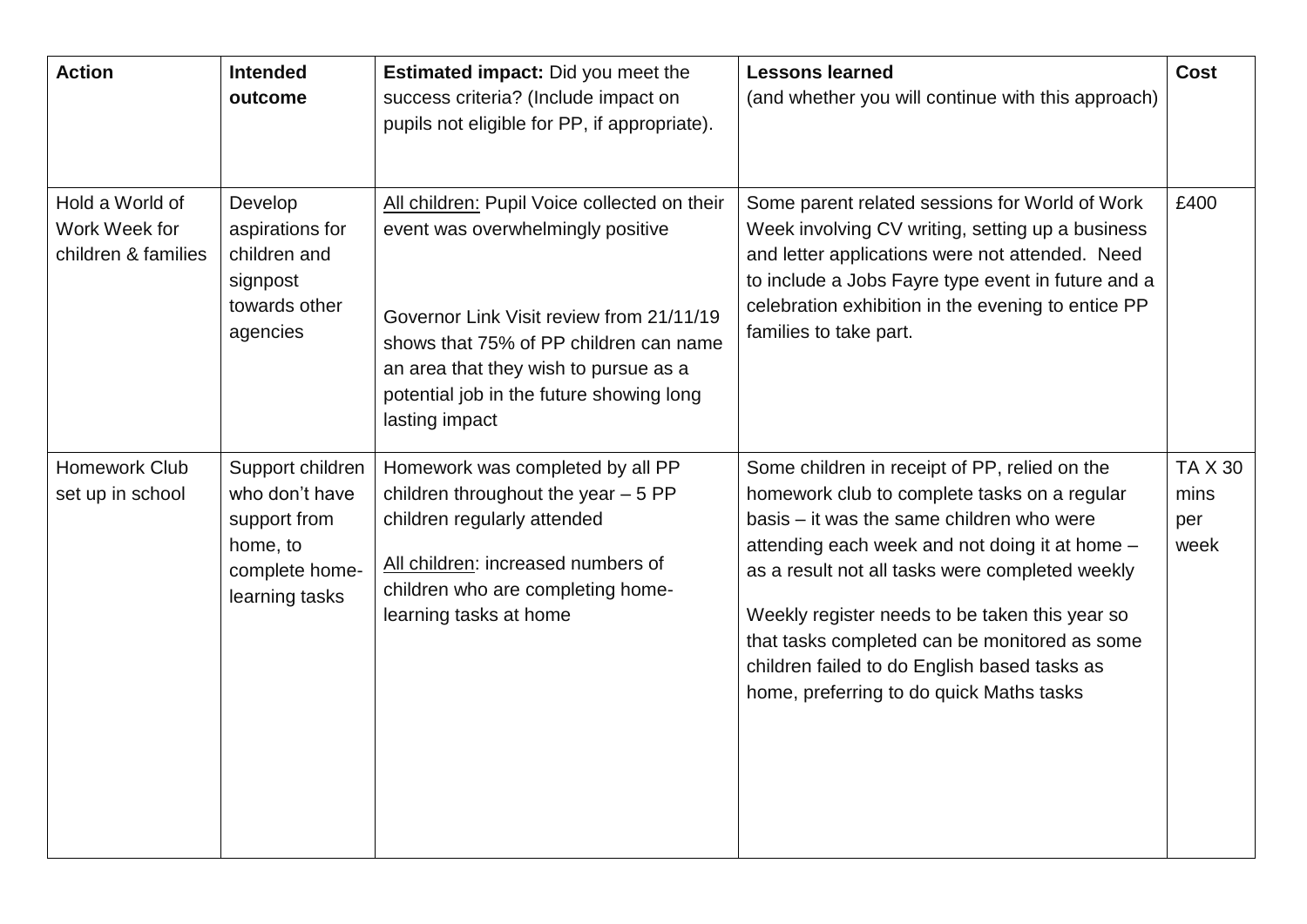| ii. Targeted support                                                                                                                                        |                                                                                                                       |                                                                                                                                                                                                                                                                                                                                                                                                            |                                                                                                                                                                                                                                                                                                                                                                                                                                                                              |             |  |  |  |
|-------------------------------------------------------------------------------------------------------------------------------------------------------------|-----------------------------------------------------------------------------------------------------------------------|------------------------------------------------------------------------------------------------------------------------------------------------------------------------------------------------------------------------------------------------------------------------------------------------------------------------------------------------------------------------------------------------------------|------------------------------------------------------------------------------------------------------------------------------------------------------------------------------------------------------------------------------------------------------------------------------------------------------------------------------------------------------------------------------------------------------------------------------------------------------------------------------|-------------|--|--|--|
| <b>Action</b>                                                                                                                                               | <b>Intended</b><br>outcome                                                                                            | <b>Estimated impact:</b> Did you meet the<br>success criteria? (Include impact on<br>pupils not eligible for PP, if appropriate).                                                                                                                                                                                                                                                                          | <b>Lessons learned</b><br>(and whether you will continue with this approach)                                                                                                                                                                                                                                                                                                                                                                                                 | <b>Cost</b> |  |  |  |
| Deploying staff<br>hours in school to<br>deliver<br>programmes of<br>intervention for<br>selected pupils                                                    | Develop a co-<br>ordinate<br>programme of<br>interventions for<br>PP/SEND pupils<br>which<br>demonstrates<br>progress | Intervention Support Records and the<br>Provision Map show that the following<br>interventions secure good gains:<br>• One to One spelling support<br>Regular reading and<br>$\bullet$<br>comprehension<br><b>Talk Boost</b><br>New Intervention Support Records,<br>grading impact from A-E, show that 29<br>interventions involving PP children last<br>school year had an impact score above<br>grade C | Some intervention programmes such as Positive<br>Play don't always show the fine impact required<br>and careful consideration for who is delivering this<br>needs to be taken - matching the pupil to the<br>most suitable adult<br>Some PP pupils receiving intervention support<br>don't always enjoy their sessions - A thorough<br>review of intervention programmes available for<br>use needs to be considered this year by the new<br>SENCO and new programmes sought | £20754      |  |  |  |
| Access external<br>consultant support<br>to assess SEND<br>pupils and collect<br>data, advise staff<br>on interventions<br>and develop<br>provision mapping | Develop a co-<br>ordinate<br>programme of<br>interventions for<br>PP/SEND pupils<br>which<br>demonstrates<br>progress | A new Provision Map with a range of<br>impact measures was established. A<br>range of data collection is taking place to<br>show progress - standardised scores.<br>An action plan was set up and SEND<br>pupils received a tailored Pupil Leaning<br>Passport                                                                                                                                             | Due to staff disruption, some impact measures<br>were not as accurate, standardised tests need to<br>be administered in the same way and the new<br>SENCO needs to give greater oversight of this<br>Further support is needed to ensure that staff<br>receive support when target setting for SEND<br>pupils on passports (SEND Surgeries?)                                                                                                                                 | £2000       |  |  |  |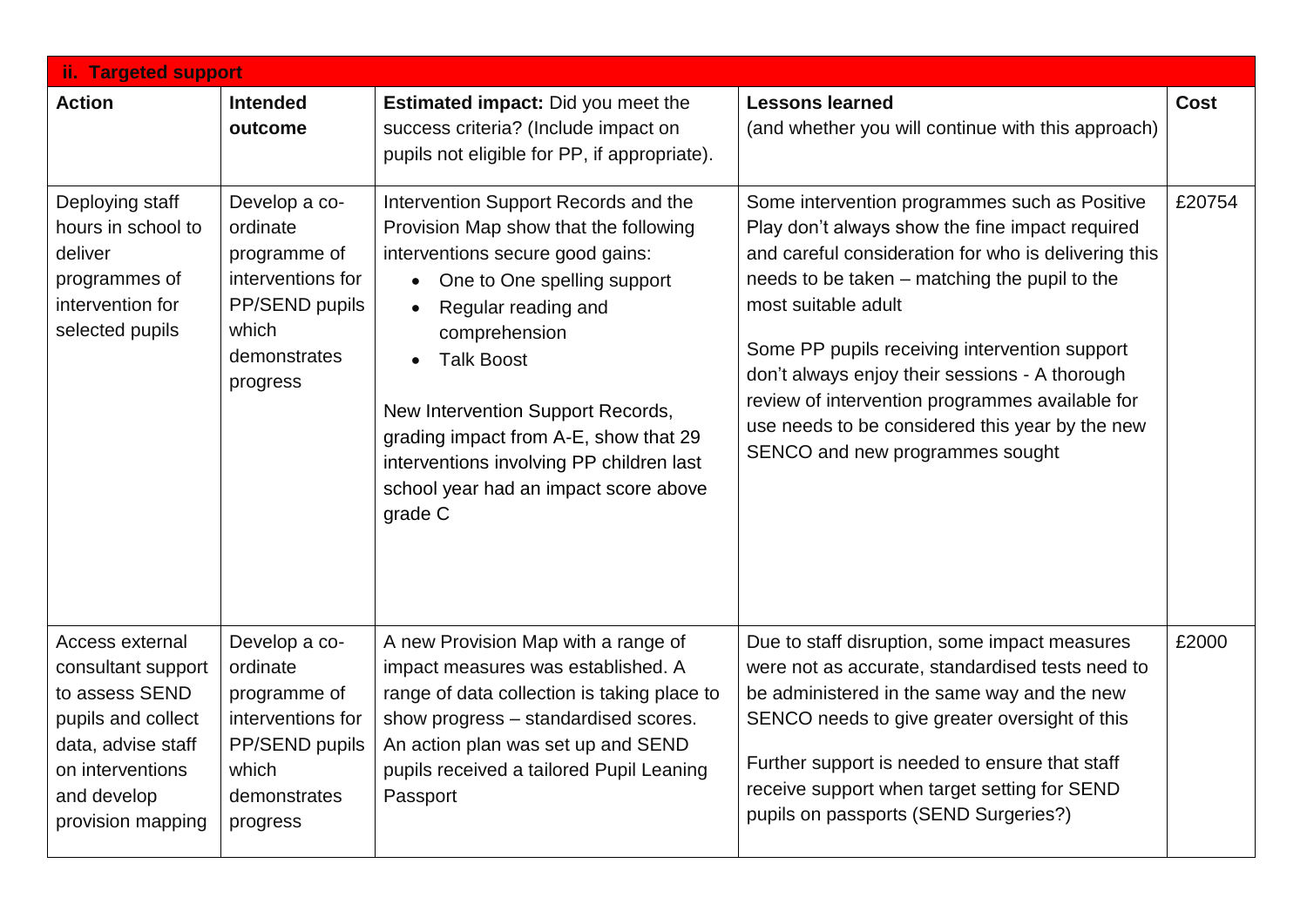| Appointment of a<br>school librarian on<br>a temporary basis | Promote<br>reading for<br>pleasure in<br>school | All children had a timetabled slot<br>throughout the year<br>KS2 SATS results show 80% of children<br>achieved the expected standard and<br>result at KS1 were above national. 73%<br>achieved GLD and the school achieved in<br>line with national for the Y1 phonics<br>check.<br>1 PP child achieved the expected<br>standard in Y6 Reading, previously not on<br>track for this in Year 5<br>ALPS data from Summer 2019 shows<br>that that 8 Pupil Premium Children had<br>achieved the 'expected' reading standard<br>for their year group by the end of the<br>2018-19<br>7 Pupil Premium children increased their<br>standardised score from Sept to July in | Parents were positive that their children were<br>having a book for pleasure. Parents liked that<br>there was another book for their child to read – if<br>they had finished reading their allocated class<br>reading book.<br>Not all PP Children met the 'Expected Standard'<br>due to the overlap with SEND. Paired reading<br>across the school between classes and peer<br>modelling may increase reading standards further<br>- it may support SEND pupils to diminished the<br>difference | £2000       |
|--------------------------------------------------------------|-------------------------------------------------|---------------------------------------------------------------------------------------------------------------------------------------------------------------------------------------------------------------------------------------------------------------------------------------------------------------------------------------------------------------------------------------------------------------------------------------------------------------------------------------------------------------------------------------------------------------------------------------------------------------------------------------------------------------------|--------------------------------------------------------------------------------------------------------------------------------------------------------------------------------------------------------------------------------------------------------------------------------------------------------------------------------------------------------------------------------------------------------------------------------------------------------------------------------------------------|-------------|
|                                                              |                                                 | Reading and diminished the difference<br>between their peers                                                                                                                                                                                                                                                                                                                                                                                                                                                                                                                                                                                                        |                                                                                                                                                                                                                                                                                                                                                                                                                                                                                                  |             |
| iii. Other approaches                                        |                                                 |                                                                                                                                                                                                                                                                                                                                                                                                                                                                                                                                                                                                                                                                     |                                                                                                                                                                                                                                                                                                                                                                                                                                                                                                  |             |
| <b>Action</b>                                                | <b>Intended</b><br>outcome                      | <b>Estimated impact:</b> Did you meet the<br>success criteria? (Include impact on<br>pupils not eligible for PP, if appropriate).                                                                                                                                                                                                                                                                                                                                                                                                                                                                                                                                   | <b>Lessons learned</b><br>(and whether you will continue with this approach)                                                                                                                                                                                                                                                                                                                                                                                                                     | <b>Cost</b> |
|                                                              |                                                 |                                                                                                                                                                                                                                                                                                                                                                                                                                                                                                                                                                                                                                                                     |                                                                                                                                                                                                                                                                                                                                                                                                                                                                                                  |             |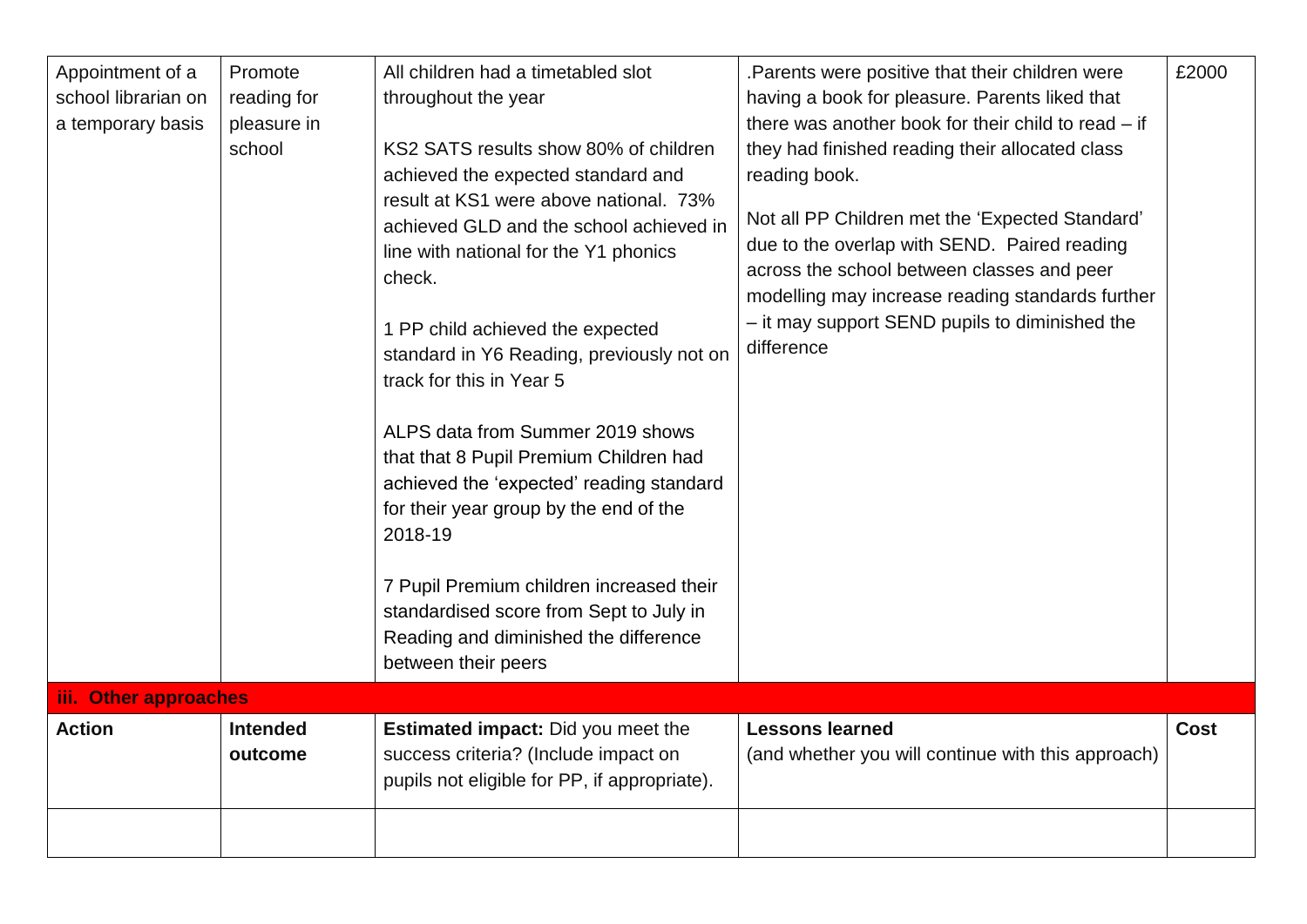| 6. Planned expenditure £26,700                                                                                                                                                  |                                                                                                                   |                                                                                                                                                     |                                                                                                                               |                              |                                                                                                            |  |  |
|---------------------------------------------------------------------------------------------------------------------------------------------------------------------------------|-------------------------------------------------------------------------------------------------------------------|-----------------------------------------------------------------------------------------------------------------------------------------------------|-------------------------------------------------------------------------------------------------------------------------------|------------------------------|------------------------------------------------------------------------------------------------------------|--|--|
| <b>Academic year</b>                                                                                                                                                            | 2019-20                                                                                                           |                                                                                                                                                     |                                                                                                                               |                              |                                                                                                            |  |  |
| The three headings enable you to demonstrate how you are using the Pupil Premium to improve classroom pedagogy, provide targeted support<br>and support whole school strategies |                                                                                                                   |                                                                                                                                                     |                                                                                                                               |                              |                                                                                                            |  |  |
| i. Quality of teaching for all                                                                                                                                                  |                                                                                                                   |                                                                                                                                                     |                                                                                                                               |                              |                                                                                                            |  |  |
| <b>Action</b>                                                                                                                                                                   | <b>Intended</b><br>outcome                                                                                        | What is the evidence and<br>rationale for this choice?                                                                                              | How will you ensure it is<br>implemented well?                                                                                | <b>Staff lead</b>            | When will you review<br>implementation?                                                                    |  |  |
| Ordering of<br>Spelling recording<br>and checking<br>books for weekly<br>use: Look say,<br>cover, write, check                                                                  | Consistent<br>approach to the<br>teaching and<br>testing of<br>spelling. Clear<br>expectations for<br>parents and | Spelling is an area where our<br>children don't perform as well -<br>Standardised spelling scores<br>for each child show that a<br>development need | Monitoring by English<br><b>Subject Leader</b><br>Regular spelling<br>standardised scores<br>collected throughout the<br>year | JS (LS in<br>her<br>absence) | Termly data collection for<br>standardised scores<br><b>Pupil Progress Meetings</b>                        |  |  |
| Cost:<br>£97.80                                                                                                                                                                 | children                                                                                                          |                                                                                                                                                     |                                                                                                                               |                              |                                                                                                            |  |  |
| <b>Homework Club</b><br>set up in school<br>(1/2 hour weekly)                                                                                                                   | Support children<br>who don't have<br>support from<br>home, to                                                    | Children who don't have a<br>home-adult who is able to<br>support them require the<br>additional time to work on                                    | Any child who hasn't done<br>home-learning will be<br>referred to Homework Club,<br>Homework completion is                    | FT(TA)                       | Termly at Pupil Premium<br>Link Governor meetings -<br>attendance of PP and<br>Non $PP +$ activities which |  |  |
| Cost:<br>£320 for the year                                                                                                                                                      | complete home-<br>learning tasks                                                                                  | basic reading and maths skills                                                                                                                      | monitored every Friday -<br>register taken                                                                                    |                              | are completed - Home-<br>learning reviewed weekly                                                          |  |  |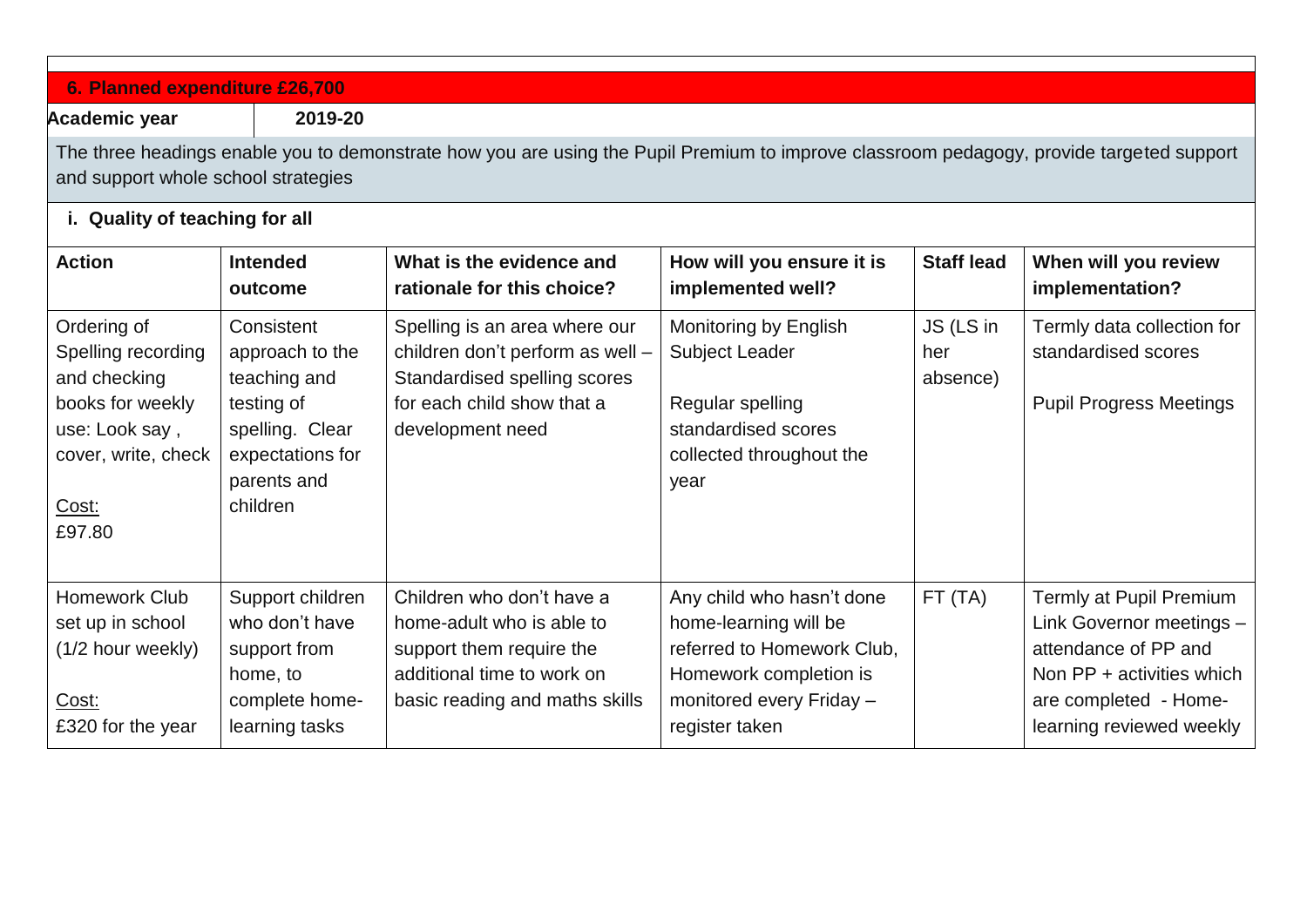| <b>Paired Reading</b><br>every Friday<br>morning in school<br>between classes | Less able readers<br>to be supported<br>by more-able<br>readers and peer<br>modelling to take<br>place | Our school ethos is firmly in<br>place, involving younger<br>children being supported by<br>the older children. More needs<br>to be done to ensure that less-<br>able readers, can work on<br>specific gaps and diminish the<br>difference between their peers.<br>Peer modelling will help. | Pupil Voice captured by<br>English Subject Leader,<br>Staff voice taken into<br>consideration.<br>HT to listen to readers on a<br>regular basis | All staff,<br><b>HT</b> | Termly at Pupil Premium<br>Link Governor meeting. |  |
|-------------------------------------------------------------------------------|--------------------------------------------------------------------------------------------------------|----------------------------------------------------------------------------------------------------------------------------------------------------------------------------------------------------------------------------------------------------------------------------------------------|-------------------------------------------------------------------------------------------------------------------------------------------------|-------------------------|---------------------------------------------------|--|
|                                                                               | Total budgeted cost   £417.80                                                                          |                                                                                                                                                                                                                                                                                              |                                                                                                                                                 |                         |                                                   |  |
| ii. Targeted support                                                          |                                                                                                        |                                                                                                                                                                                                                                                                                              |                                                                                                                                                 |                         |                                                   |  |
| <b>Action</b>                                                                 | <b>Intended</b>                                                                                        | What is the evidence and                                                                                                                                                                                                                                                                     | How will you ensure it is                                                                                                                       | <b>Staff lead</b>       | When will you review                              |  |
|                                                                               | outcome                                                                                                | rationale for this choice?                                                                                                                                                                                                                                                                   | implemented well?                                                                                                                               |                         | implementation?                                   |  |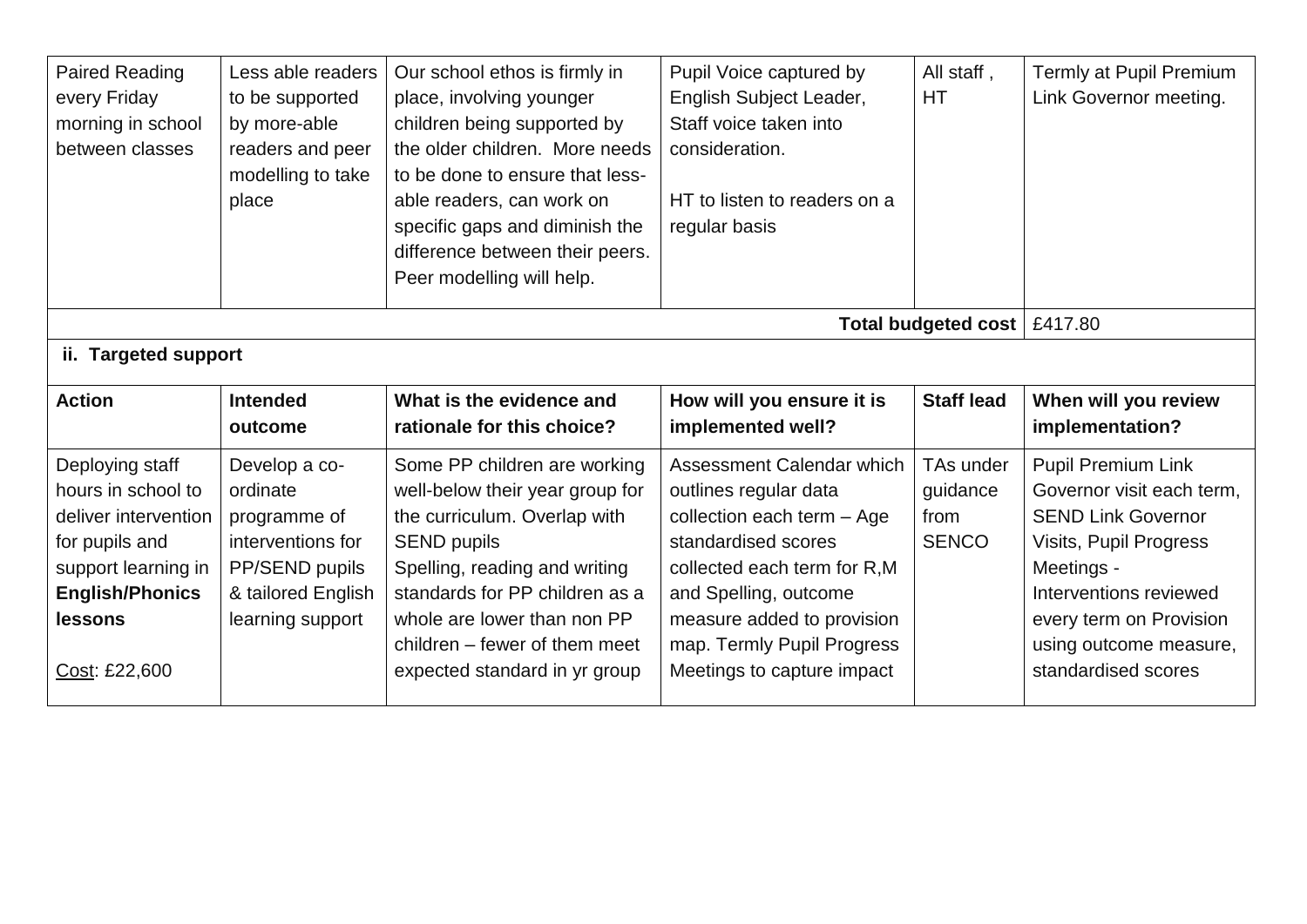| Half-termly<br>external consultant<br>support to assess<br>SEND pupils and<br>collect data,<br>advise staff on<br>interventions and<br>develop provision<br>mapping<br>Cost: £2,100 | Develop a co-<br>ordinate<br>programme of<br>interventions for<br>PP/SEND pupils<br>which<br>demonstrates<br>progress | New SENCO appointed from<br>Sept 2019 - external support<br>gives an additional perspective<br>and ensures that regular<br>specialist support is at hand for<br>the newly appointed member<br>of staff. | Action Plan in place -<br>review at Governor<br>Committee meetings | <b>SENCO &amp;</b><br><b>SH</b> | Ongoing review of Action<br>Plan<br><b>SEND Governor Link</b><br><b>Visits</b><br>SENCO monitoring of<br>Provision map and<br>interventions each term |
|-------------------------------------------------------------------------------------------------------------------------------------------------------------------------------------|-----------------------------------------------------------------------------------------------------------------------|---------------------------------------------------------------------------------------------------------------------------------------------------------------------------------------------------------|--------------------------------------------------------------------|---------------------------------|-------------------------------------------------------------------------------------------------------------------------------------------------------|
| Traveller<br>Awareness<br>training for all staff                                                                                                                                    | Support on how<br>best to engage<br>these families in<br>their child's                                                | 36% of children in receipt of<br>Pupil Premium are from the<br>traveller community. These<br>families take a different view                                                                             | School Improvement<br>Calendar scheduling                          | HT                              | <b>Pupil Premium Link</b><br>Governor visit each term<br>Staff Voice - CPD                                                                            |
| <b>Cost: £300</b>                                                                                                                                                                   | educational<br>journey                                                                                                | on schooling                                                                                                                                                                                            |                                                                    |                                 | questionnaire and<br>evaluation                                                                                                                       |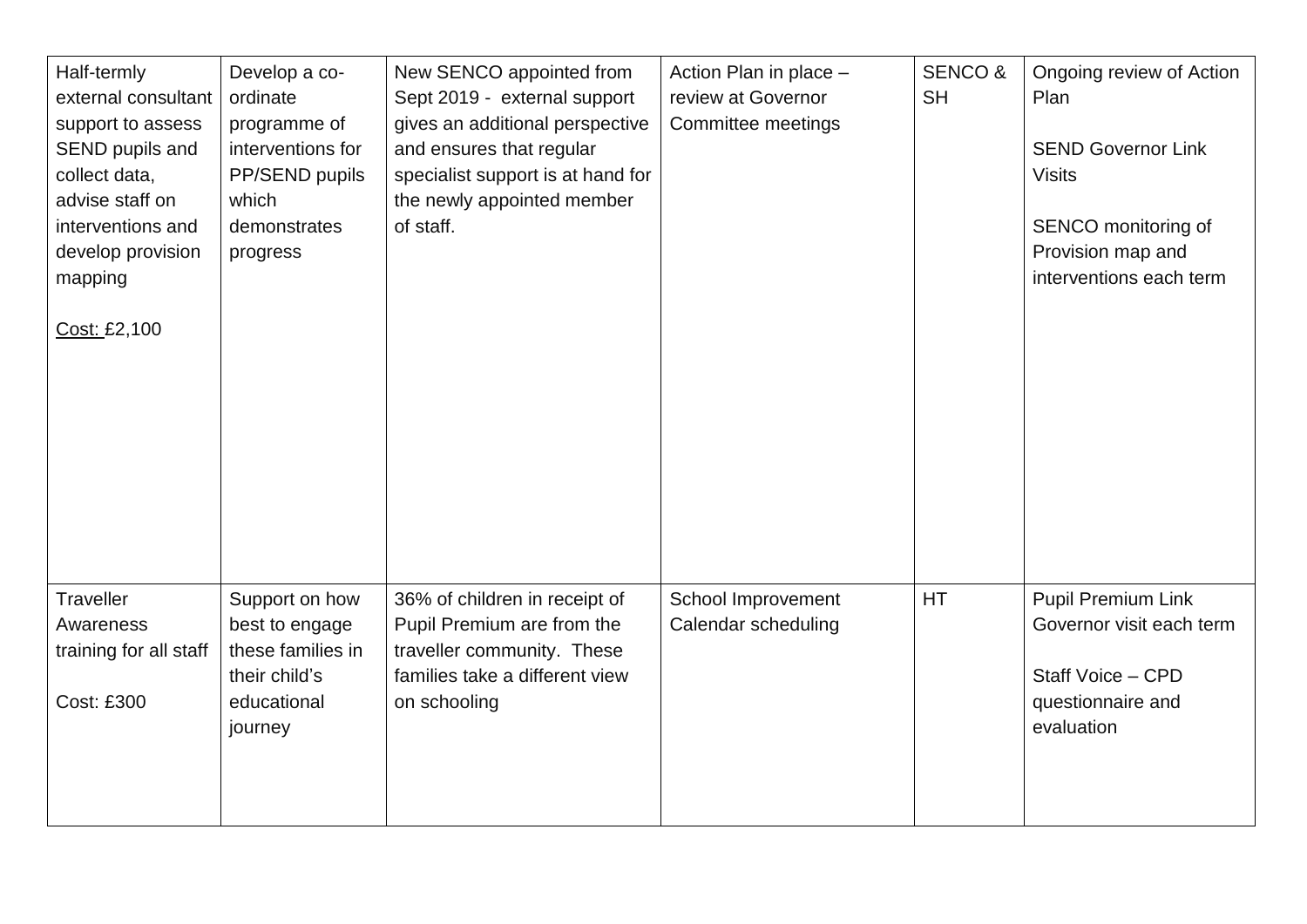| Word Wasp<br>Intervention<br>package and<br>Hornet<br>Intervention<br>resources<br>Cost: £212.50                                                              | Develop the<br>programme of<br>support for PP<br>children who<br>struggle with<br>phonics and<br>spelling | Basic spelling is an area of<br>focus for children who are in<br>receipt of Pupil Premium.<br>Overlap of SEND also                             | Termly monitoring if impact<br>on the provision map<br>SENCO to monitor the<br>delivery of intervention<br>programmes                                                                               | <b>SENCO</b>                   | <b>Pupil Premium Link</b><br>Governor visit each term<br><b>SEND Link Governor</b><br>vists<br>Provision Map is filled in<br>each term with impact                                                           |
|---------------------------------------------------------------------------------------------------------------------------------------------------------------|-----------------------------------------------------------------------------------------------------------|------------------------------------------------------------------------------------------------------------------------------------------------|-----------------------------------------------------------------------------------------------------------------------------------------------------------------------------------------------------|--------------------------------|--------------------------------------------------------------------------------------------------------------------------------------------------------------------------------------------------------------|
| Involve the Pupil<br>Premium children<br>in the planning of<br>Work Week 2020<br>for children &<br>families<br>Cost:<br>£800 for materials<br>+ £140 staffing | Develop<br>aspirations for<br>children and<br>signpost towards<br>other agencies                          | Broaden the opportunities<br>presented to children so they<br>think beyond the home-<br>learning environment for which<br>they are accustomed. | Inspirational speakers and<br>male and female role<br>models who challenge<br>stereotypes.<br>Involve parents and children<br>in receipt of Pupil Premium<br>in the discussions before<br>and after | Link<br>Governor,<br><b>HT</b> | Pupil Voice feedback<br>after the event and Wider<br><b>Curriculum Link Governor</b><br>Visit in the Spring<br>Attendance register of<br>sessions involving<br>parents - including<br>parents of PP Children |
|                                                                                                                                                               |                                                                                                           |                                                                                                                                                |                                                                                                                                                                                                     | <b>Total budgeted cost</b>     | 26152.50                                                                                                                                                                                                     |
| iii. Other approaches                                                                                                                                         |                                                                                                           |                                                                                                                                                |                                                                                                                                                                                                     |                                |                                                                                                                                                                                                              |